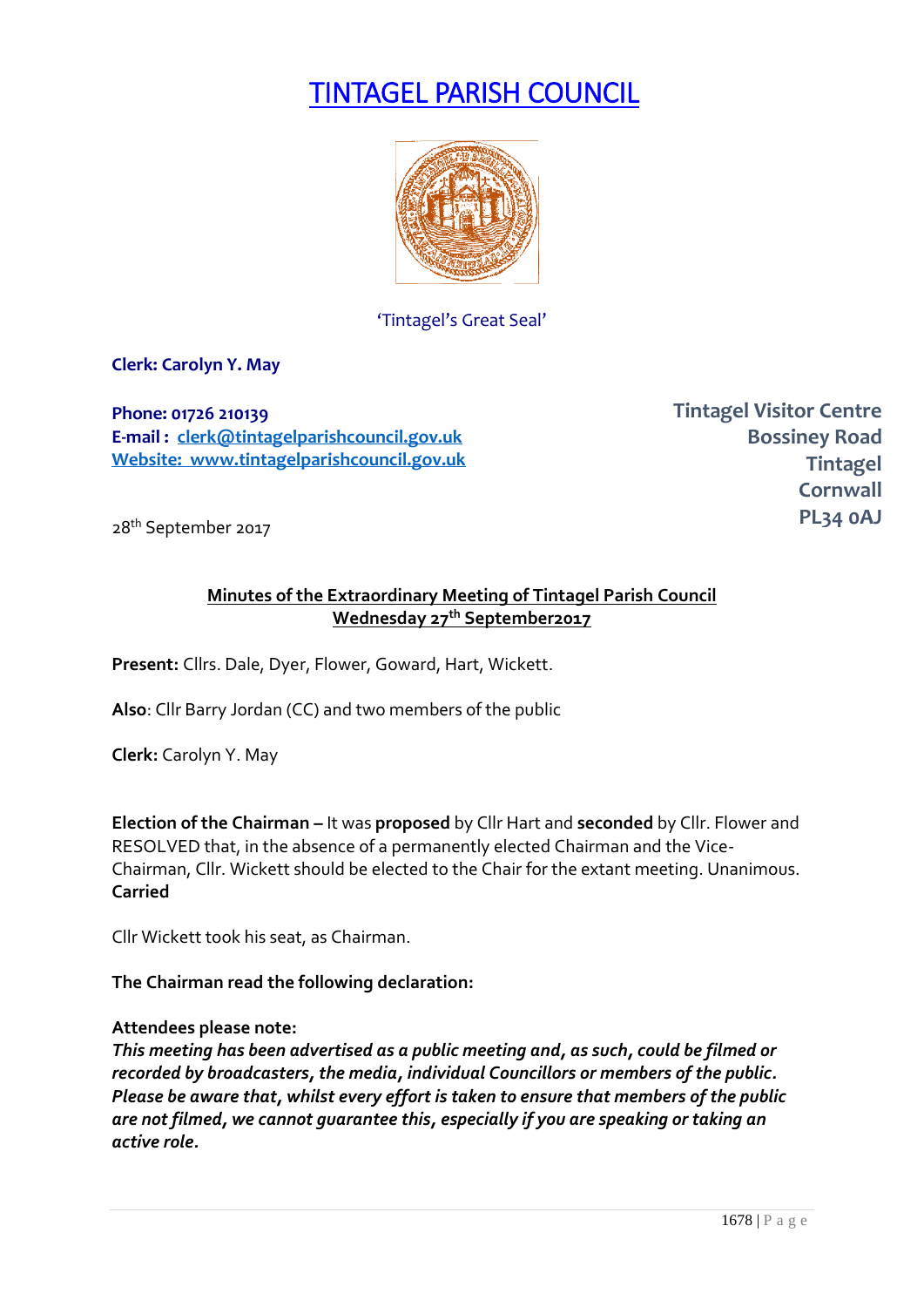# **Apologies:** Cllr. Brooks, Cllr. Hodge

## **Declarations of Interest –** None

#### **Introduction**

The Chairman explained to those present that the Extraordinary Meeting of the Parish Council had been convened in order to discuss the Minutes of The Parish Council Meetings of  $7<sup>th</sup>$  and  $15<sup>th</sup>$  June, respectively; to discuss the content of the Minutes of 7th June 2017 and to examine the process employed, to ratify those Minutes, on  $15^{th}$  June 2017.

The Chairman asked the Clerk to outline the options open to the Members present, in relation to the amendment of the Minutes of the  $7<sup>th</sup>$  June 2017 and 15<sup>th</sup> June 2017, respectively.

The Clerk advised Members that, rather than attempt to amend the ratified Minutes, it was open to the Members to post an Addendum to the same, if that was considered appropriate.

# **Minutes of the 7th June 2017**

The Parish Council Meeting of the  $7<sup>th</sup>$  June 2017 was Minuted by the Parish Clerk (see Appendix 1) and forwarded to the then Chairman of the Parish Council for consideration.

The Chairman amended the Minutes and returned the same to the Parish Clerk (the amended minutes are appended at B).

The Parish Clerk removed some of the amendments, which she considered inappropriate and, at 10:29 hrs on  $15<sup>th</sup>$  June 2017, issued the draft Minutes to Members for consideration.

At the extant meeting of the 27<sup>th</sup> September, Members considered all three sets of draft Minutes for the  $7<sup>th</sup>$  June 2017, along with a transcript of the meeting. It was agreed that the Parish Clerk's original Minutes (Appendix A), with three amendments, represented a true and accurate reflection of the events of the meeting of  $7<sup>th</sup>$  June 2017.

#### **Minute 2017/18 – 29**

It was **proposed** by Cllr Hart, **seconded** by Cllr. Flower and RESOLVED that the amended Minutes, produced by the Clerk (Appendix 1) should be adopted and posted as an addendum to the Minutes of the  $7<sup>th</sup>$  June 2017, which were ratified on June 15<sup>th</sup> 2017. Unanimous. **Carried**

## **Minute 2017/18 – 30**

It was **proposed** by Cllr Goward, **seconded** by Cllr. Dyer and RESOLVED that the amended the Minutes of the 15th June 2017, which were left unratified at the meeting of  $2^{nd}$  August 2017, should be amended to include a reference to the addendum to the Minutes of the  $7<sup>th</sup>$